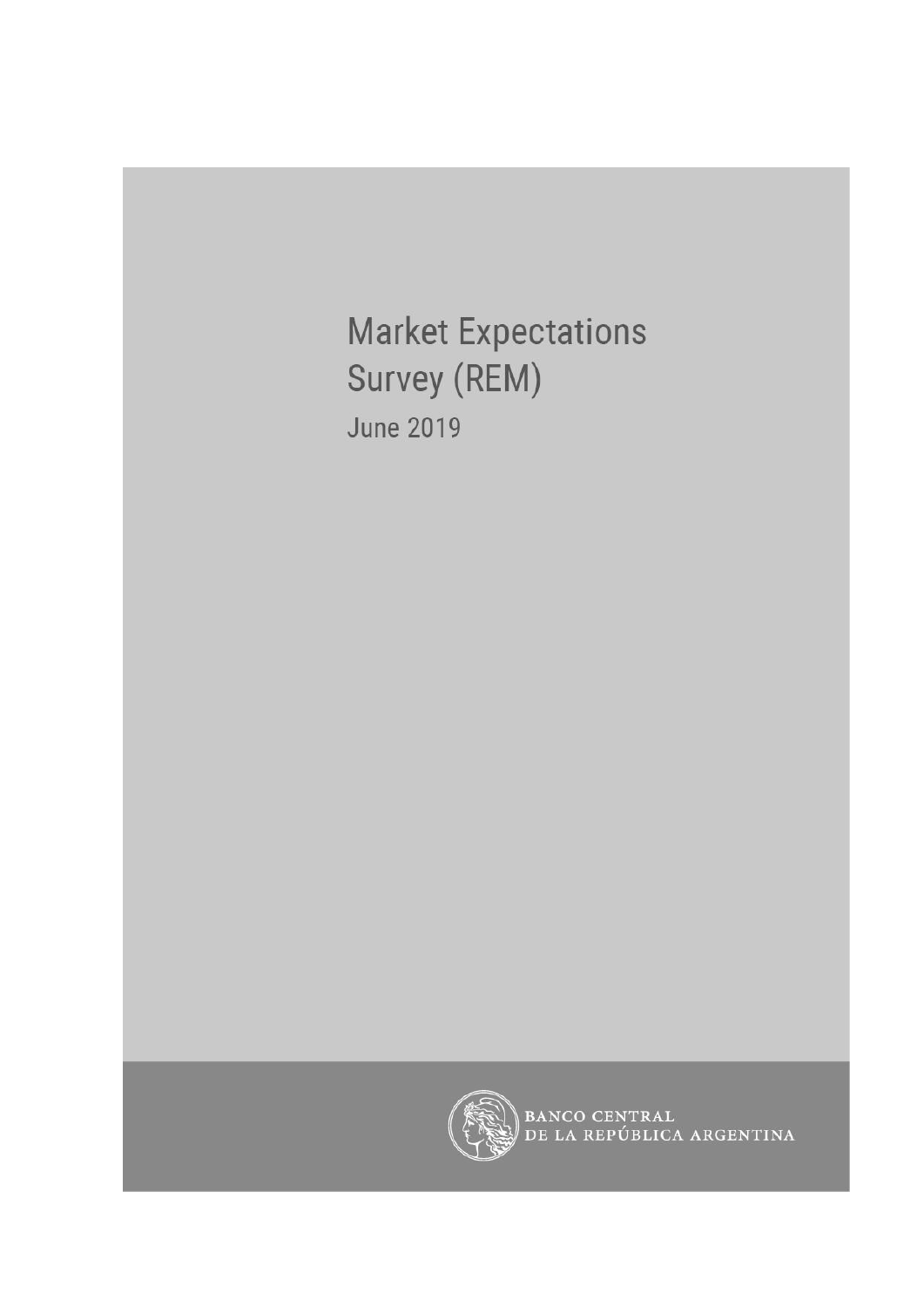The Market Expectations Survey (REM) consists of a systematic follow-up of the main short and medium term macroeconomic forecasts usually made by domestic and foreign expert analysts on the evolution of selected variables of the Argentine economy compiled by the Central Bank of Argentina (BCRA).

The survey includes the expectations about retail prices, interest rate, nominal exchange rate, economic activity and the primary result of the domestic non-financial public sector.

This report, published on July 2, 2019, discloses the results of the survey made from June 26 to 28. It encompasses the forecasts made by 54 participants (6 more than on the previous occasion), including 33 consulting firms and domestic research centers, 14 financial institutions from Argentina and 7 foreign analysts. 1

<sup>&</sup>lt;sup>1</sup> The monthly results and the list of analysts authorized to participate in the survey are published in the [Internet Site of the BCRA.](http://www.bcra.gob.ar/PublicacionesEstadisticas/Relevamiento_Expectativas_de_Mercado.asp) For enquiries, please write to [rem@bcra.gob.ar.](mailto:rem@bcra.gob.ar)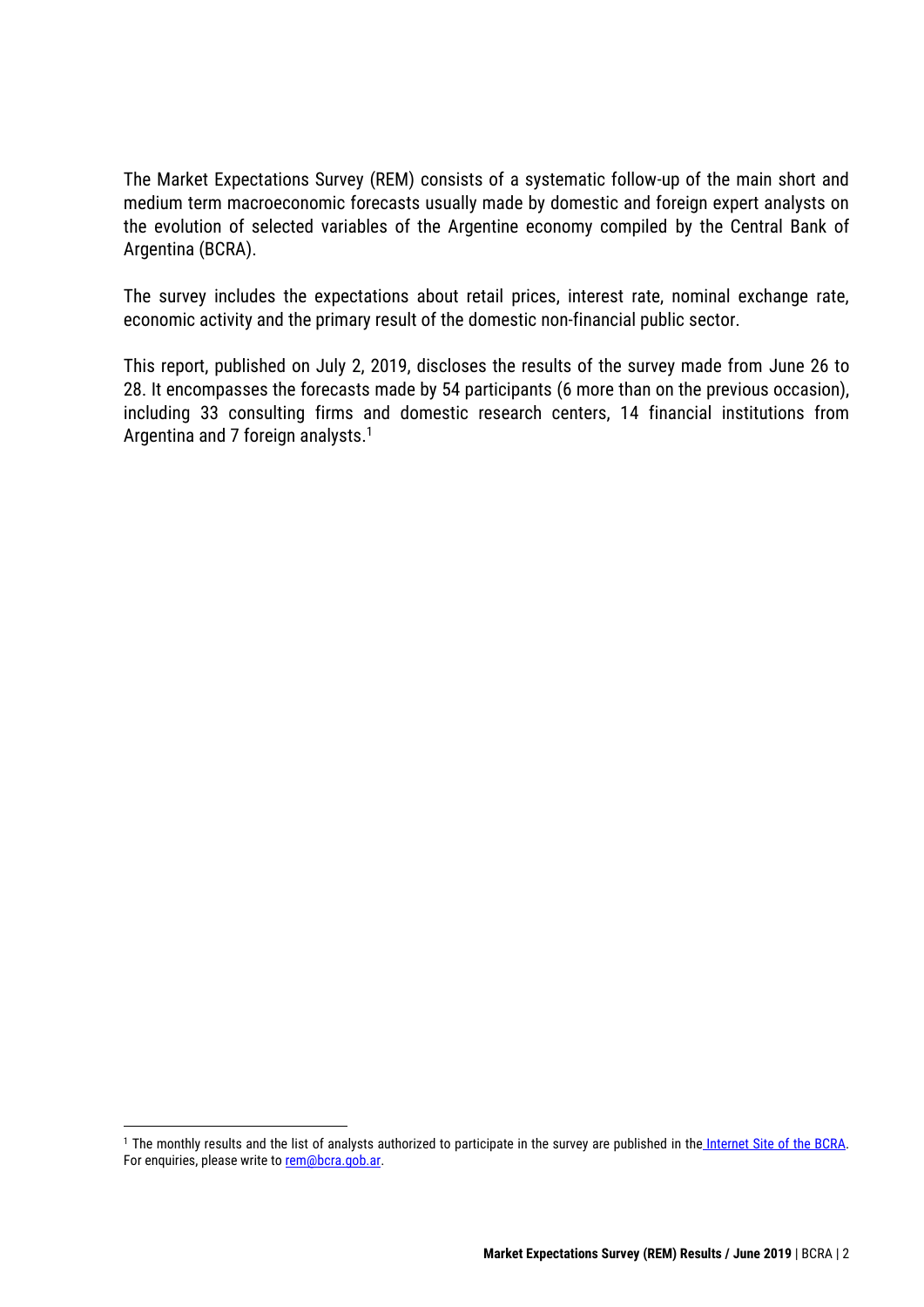# Market Expectations Survey (REM) Results

June 2019

In June, the forecast median of market analysts for the next 12 months stood at 30.0% year-on-year (y.o.y., - 1.0 p.p. against the previous survey), while their median for the next 24 months stood at 22.1% y.o.y. (-0.5 p.p.).

Specialists estimate that June inflation would have been 2.6% monthly (-0.1 p.p. against the previous survey), a change rate that is below the rate recorded during the first months of the year (3.6% monthly, on average). For the second half of the year, monthly inflation is expected to go down progressively to 2.1% in November, with a slight increase in December to 2.2%.

For 2019, REM's analysts anticipate that core and headline inflation will be 40.0% y.o.y. and 41.5% y.o.y. respectively (-0.3 p.p. and +1.0 p.p. if compared to the REM of May). In terms of inflation expectations for 2020, analysts anticipate that headline inflation will stand at 27.0% y.o.y. (+0.9 p.p.) while core inflation will reach 26.0% y.o.y. (+1.2 p.p.). Moreover, the inflation forecasts prepared by REM's analysts for 2021 went up to 20.0% y.o.y. in the case of headline inflation and to 18.9% y.o.y. in the case of core inflation (up 0.9 p.p. and 0.8 p.p. against the previous survey, respectively).

REM's analysts forecast a change of the real Gross Domestic Product (GDP) for 2019 of -1.4% (estimating a drop that would be 0.1 p.p. below the -1.5% drop forecasted in May); at the same time, they revised upward their estimated growth for 2020 to 2.2% (before it was 2.0%), while they have kept the expansion expectation for 2021 unchanged at 2.5%. Likewise, they revised downward their GDP quarter-on-quarter change expectations (seasonally-adjusted) at constant prices for the second quarter of 2019 (from 1.0% seasonally-adjusted to 0.7% seasonally-adjusted), but revised upwards their expectation for the third quarter (from 0.4% seasonally-adjusted to 0.5% seasonally-adjusted). In turn, the first survey of GDP expansion expectation for the fourth quarter stood at 0.4% seasonally-adjusted.

REM's participants have revised downwards their forecasts on the monetary policy interest rate and, for July, they estimate an average rate of 61.65% for LELIQs in pesos (-6.25 p.p. against the REM of May) and a declining path to reach 55% in December 2019 (keeping the value of the previous survey unchanged).

As regards the nominal exchange rate forecast, analysts anticipate an average value of \$44.1/US\$1 in July (-\$2.8 per dollar against the previous REM), with an increasing trend to \$50.2/US\$1 in December (-\$0.8 per dollar against the previous survey).

Finally, participants forecasted a primary fiscal deficit of \$101.4 billion for 2019 (up \$1.4 billion in terms of the deficit against the latest REM) and a surplus of \$130 billion for 2020 (up \$7 billion in terms of surplus against the previous survey).